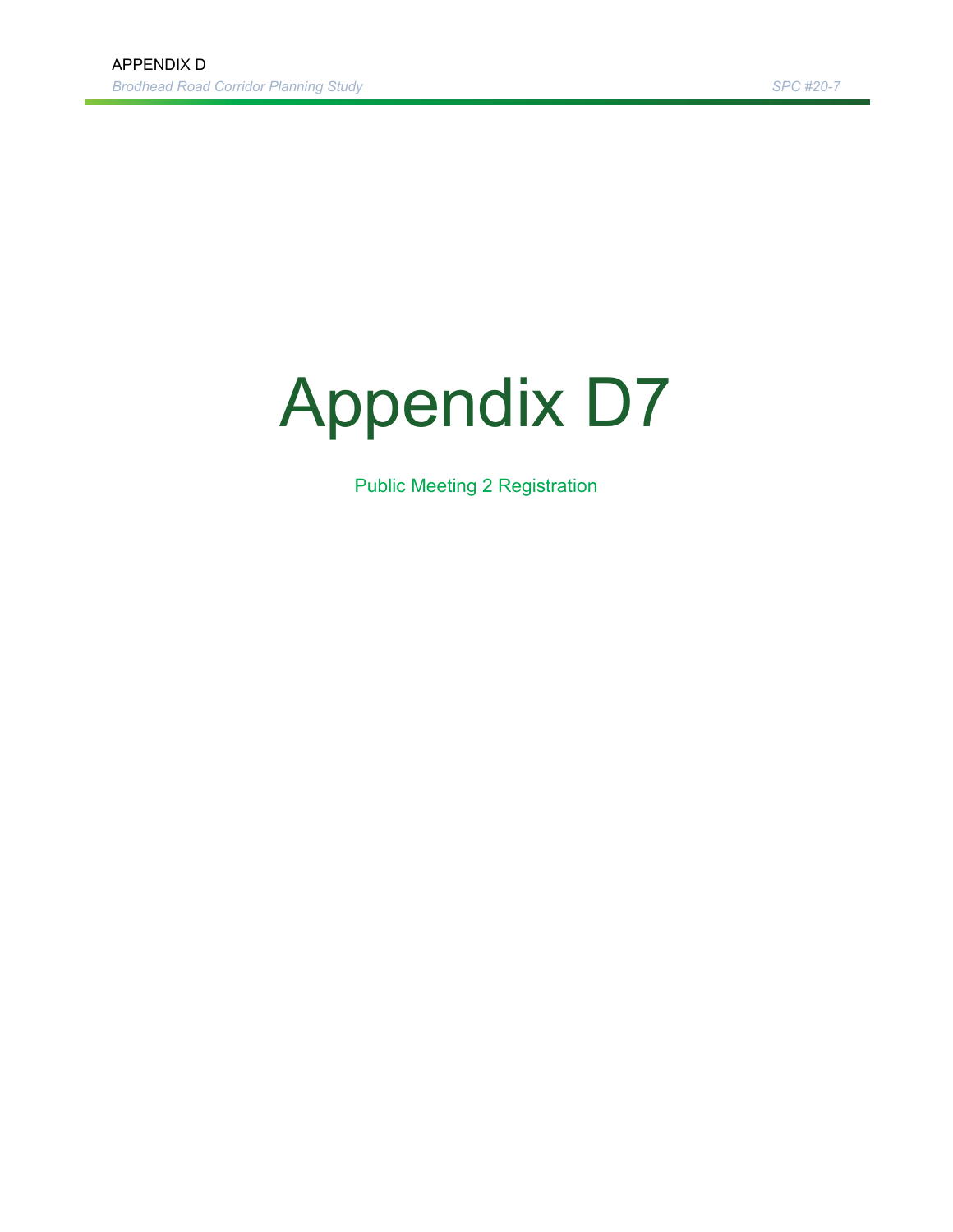| <b>First Name</b> | <b>Last Name</b> | Email                            | <b>Attended</b> | <b>Minutes</b> |
|-------------------|------------------|----------------------------------|-----------------|----------------|
| Andy              | Waple            | awaple@spcregion.org             | Y               | 54             |
| Ashlee            | Caul             | ashleecaul@yahoo.com             |                 |                |
| Aurelio           | <b>Bianco</b>    | aureliobnc@gmail.com             | Y               | 96             |
| <b>Barb</b>       | Smith            | Booboo.1972@yahoo.com            |                 |                |
| Barbara           | Goblick          | Bgoblick@comcast.net             |                 |                |
| barbara           | fetch            | bafetch@yahoo.com                |                 |                |
| Ben               | Gilberti         | bgilberti@hrg-inc.com            | Y               | 98             |
| Benjamin          | DiNardo          | dinardobenjamin@gmail.com        |                 |                |
| <b>Brodie</b>     | Majors           | brodie.majors@gmail.com          |                 |                |
| <b>Brooke</b>     | Baker            | bakerb@hopewellarea.org          |                 |                |
| Chad              | Reese            | creese@wrallp.com                | Y               | 107            |
| Cheryl            | Hartle           | cshartle@hotmail.com             | Y               | 82             |
| Chris             | Lucia            | clucia@wrallp.com                | Υ               | 105            |
| Christina         | Starcher         | Carvs62056@gmail.com             | Υ               | 96             |
| Chuck             | Imbrogno         | imbrogno@spcregion.org           | Υ               | 103            |
| Cindy             | Weber            | clw106@comcast.net               |                 |                |
| Cynthia           | Gleason          | cynthiapgleason@comcast.net      |                 |                |
| David             | Wytiaz           | dwytiaz@bcctc.org                | Υ               | 94             |
| David             | Laffey           | dlaffey@castledev.com            |                 |                |
| David             | Kovacs           | dakovacs@yahoo.com               |                 |                |
| Debbie            | Fontana          | dfontana2@comcast.net            |                 |                |
| Domenic           | D'Andrea         | ddandrea@spcregion.org           | Υ               | 101            |
| Doris             | Steppe           | doris.steppe@gmail.com           |                 |                |
| Doug              | Seeley           | dseeley@pa.gov                   |                 |                |
| Dr. Phillip K.    | Woods            | pwoods@quipsd.org                |                 |                |
| Evan              | Schoss           | eschoss@spcregion.org            | Υ               | 98             |
| Fait              | <b>Divers</b>    | mail4faith@yahoo.com             | Υ               | 13             |
| Garret            | Roberts          | Robertsmgarret@gmail.com         | Υ               | 100            |
| Glenn             | Natali           | glenn.natali@ccbc.edu            | Υ               | 59             |
| Greg              | Kalamasz         | kalagreg@yahoo.com               |                 |                |
| Greg              | <b>Brown</b>     | gregbrown2016@comcast.net        |                 |                |
| James             | Bologna          | James.bologna@aliquippapa.com    | Υ               | 86             |
| James             | Figas            | jimfigas@gmail.com               |                 |                |
| Jamie             | Yurcina          | manager@hopewelltwp.com          | Υ               | 101            |
| <b>JASON</b>      | <b>GILL</b>      | gillamonstar@gmail.com           |                 |                |
| Jeanette          | Miller           | JeanetteCourtneyMiller@gmail.com | Υ               | 90             |
| Jeff              | Thompson         | jefthompso@pa.gov                |                 |                |
| Jen               | Cushman          | jsc310@psu.edu                   |                 |                |
| Jenni             | Easton           | jenni.easton@gmail.com           | Y               | 108            |
| Jim               | Guadagnoli       | Mmaddrrabbitt@gmail.com          |                 |                |
| Joe               | West             | josephwest206@yahoo.com          | Y               | 98             |
| John              | <b>Buerkle</b>   | jbuerklejr@gmail.com             | Υ               | 101            |
| John              | Zeider           | zeidler_6@hotmail.com            |                 |                |
| John              | Fisher           | johnf@bcta.com                   |                 |                |
| Joshua            | Spano            | jspano@spcregion.org             | $\mathsf Y$     | 115            |
| Joshua's Galaxy   |                  | joshua.burkhammer@yahoo.com      | Y               | 75             |
| Judy              | Lewis            | Arrowsrus@yahoo.com              |                 |                |
| Karen             | Hall             | karhall@comcast.net              |                 |                |
| Kathryn           | Fink             | kathryfink@pa.gov                | Y               | 103            |
| Kristin           | Baum             | kbaum@spcregion.org              | Υ               | 94             |
| Landry            | Eskridge         | leskridge@wrallp.com             | Υ               | 106            |
| Lora              | Dombrowski       | ldombrowski@moontwp.us           |                 |                |
| Mario             | Leone            | manager@ambridgeboro.org         |                 |                |
| Matt              | Boyko            | matboyko@pa.gov                  | Υ               | 104            |